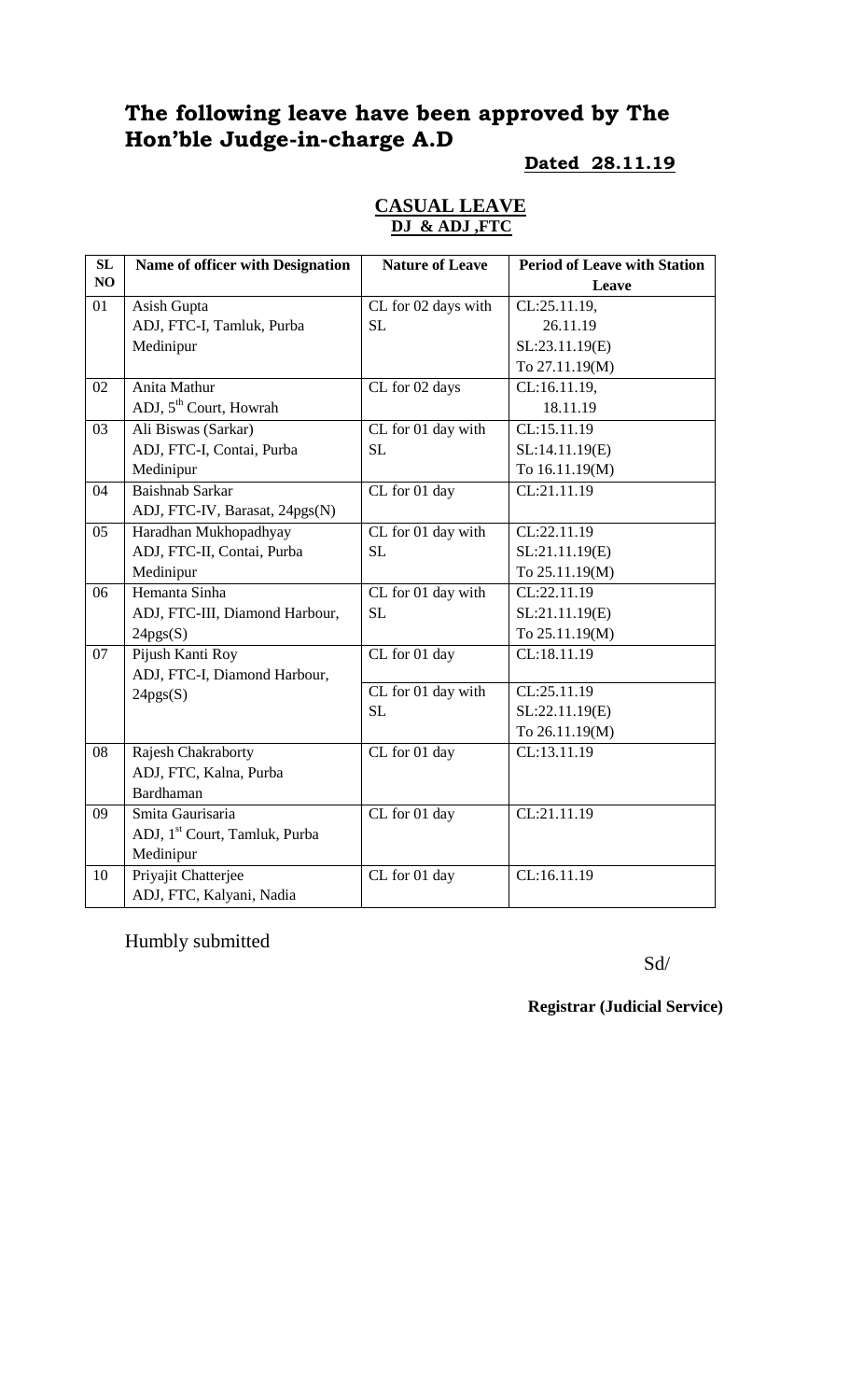# **The following leave have been approved by The Hon'ble Judge-in-charge A.D**

#### **Dated 28.11.19**

#### **CASUAL LEAVE DJ & ADJ ,FTC**

| SL | Name of officer with                    | <b>Nature of Leave</b> | <b>Period of Leave with Station</b> |
|----|-----------------------------------------|------------------------|-------------------------------------|
| NO | <b>Designation</b>                      |                        | Leave                               |
| 01 | Apurba Kumar Ghosh                      | Cancellation of CL     | Cancellation of CL:07.11.19,        |
|    | ADJ, FTC-II, Tamluk, Purba              | for 02 days            | 08.11.19                            |
|    | Medinipur                               |                        |                                     |
| 02 | Chaitali Chatterjee Das                 | SL during X-Mas        | SL:24.12.19(E)                      |
|    | DJ, Hooghly                             | vacation               | To 02.01.20(M)                      |
| 03 | Himadri Sankar Ghosh Hazra              | Cancellation of CL     | Cancellation of CL:11.11.19         |
|    | ADJ, Haldia, Purba Medinipur            | for 01 day             |                                     |
| 04 | Leena Golder                            | CL for 01 day with     | CL:13.12.19                         |
|    | ADJ, FTC-I, Raiganj, Uttar              | <b>SL</b>              | SL:12.12.19(E)                      |
|    | Dinajpur                                |                        | To 16.12.19(M)                      |
| 05 | Molla Asgar Ali                         | CL for 01 day with     | CL:13.12.19                         |
|    | ADJ, FTC, Dubrajpur, Birbhum            | <b>SL</b>              | SL:12.12.19(E)                      |
|    |                                         |                        | To 16.12.19(M)                      |
| 06 | <b>Subhasis Ghosh</b>                   | CL for 01 day with     | CL:03.12.19                         |
|    | $ADJ$ , $10th$ Court, Alipore, 24pgs(S) | <b>SL</b>              | SL:02.12.19(E)                      |
|    |                                         |                        | To 04.12.19(M)                      |
| 07 | Subhendu Samanta                        | CL for 02 days         | CL:28.11.19,                        |
|    | DJ, Nadia                               | with SL                | 29.11.19                            |
|    |                                         |                        | SL:27.11.19(E)                      |
|    |                                         |                        | To 02.12.19(M)                      |
| 08 | Somnath Bhattacharyya                   | Cancellation of CL     | Cancellation of CL:07.11.19         |
|    | ADJ, Tehatta, Nadia                     | for 01 day             |                                     |

Humbly submitted

Sd/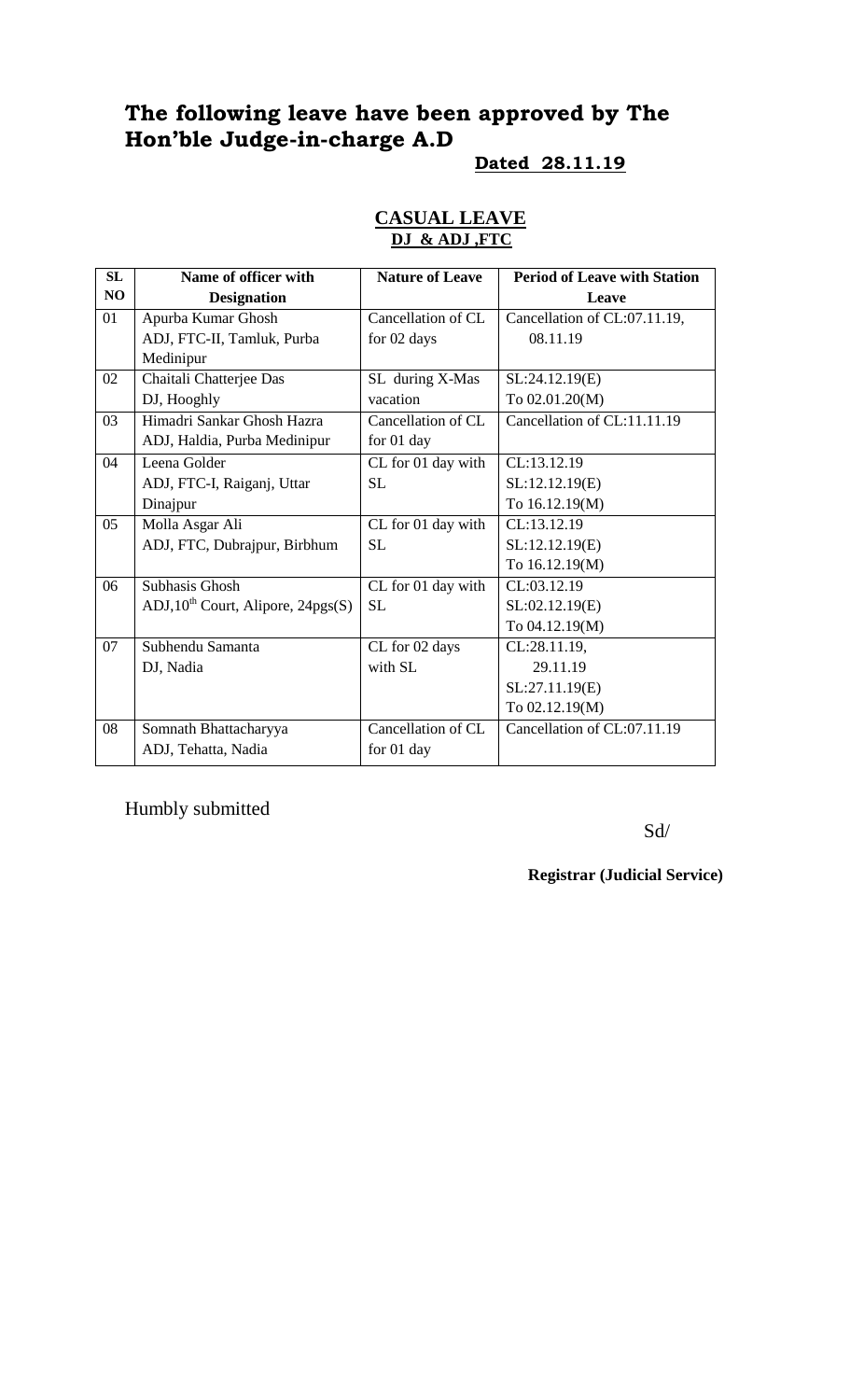## **The following leave have been approved by the Hon'ble Judge-in-Charge A.D.**

### **Dated : 28.11.2019**

|                | <b>DJ,ADJ</b>                          |                        |                             |  |  |
|----------------|----------------------------------------|------------------------|-----------------------------|--|--|
| SL             | Name of officer with                   | <b>Nature of Leave</b> | <b>Period of Leave with</b> |  |  |
| N <sub>O</sub> | <b>Designation</b>                     |                        | <b>Station Leave</b>        |  |  |
| 01.            | Smt. Sudeshna De (Chatterjee)          | <b>Commuted Leave</b>  | From 01.11.2019 to          |  |  |
|                | ADJ, 1 <sup>st</sup> Court, Darjeeling | for 08 days            | 08.11.2019                  |  |  |

# **ADJ, FTC / CJ(SD)**

| <b>SL</b>      | Name of officer with                                                      | <b>Nature of Leave</b>      | <b>Period of Leave with</b>      |
|----------------|---------------------------------------------------------------------------|-----------------------------|----------------------------------|
| N <sub>O</sub> | <b>Designation</b>                                                        |                             | <b>Station Leave</b>             |
| 02.            | Smt. Glady Bomjan<br>$CI(SD)$ , $2nd Additional Court$ ,<br>Purba Burdwan | Earned Leave for<br>02 days | From 07.11.2019 to<br>08.11.2019 |
| 03.            | Sri Apurba Kumar Ghosh, ADJ,                                              | Earned Leave for 15         | From 05.11.2019 to               |
|                | FTC-2, Tamluk, Purba Medinipur                                            | days                        | 19.11.2019                       |

## **JM**

| <b>SL</b>      | Name of officer with                           | <b>Nature of Leave</b> | <b>Period of Leave with</b> |
|----------------|------------------------------------------------|------------------------|-----------------------------|
| N <sub>O</sub> | <b>Designation</b>                             |                        | <b>Station Leave</b>        |
| 04.            | Smt Suchitra Deb, JM, 3 <sup>rd</sup> Court,   | Earned Leave for 05    | From 04.11.2019 to          |
|                | Katwa, Purba Bardhaman                         | days                   | 08.11.2019                  |
| 05.            | Sri Parijat Chakraborty,                       | Earned Leave for 02    | From 18.11.2019 to          |
|                | JM, 2 <sup>nd</sup> Court, Alipore, 24 Pgs (S) | days                   | 19.11.2019                  |

## **CJ(JD)**

| <b>SL</b>      | Name of officer with       | <b>Nature of Leave</b> | <b>Period of Leave with</b> |
|----------------|----------------------------|------------------------|-----------------------------|
| N <sub>O</sub> | <b>Designation</b>         |                        | <b>Station Leave</b>        |
| 06.            | Sri Gourab Ghosh           | Earned Leave for 04    | From 13.11.2019 to          |
|                | CJ(JD), Dubrajpur, Birbhum | days                   | 16.11.2019                  |

Humbly submitted

#### Sd/